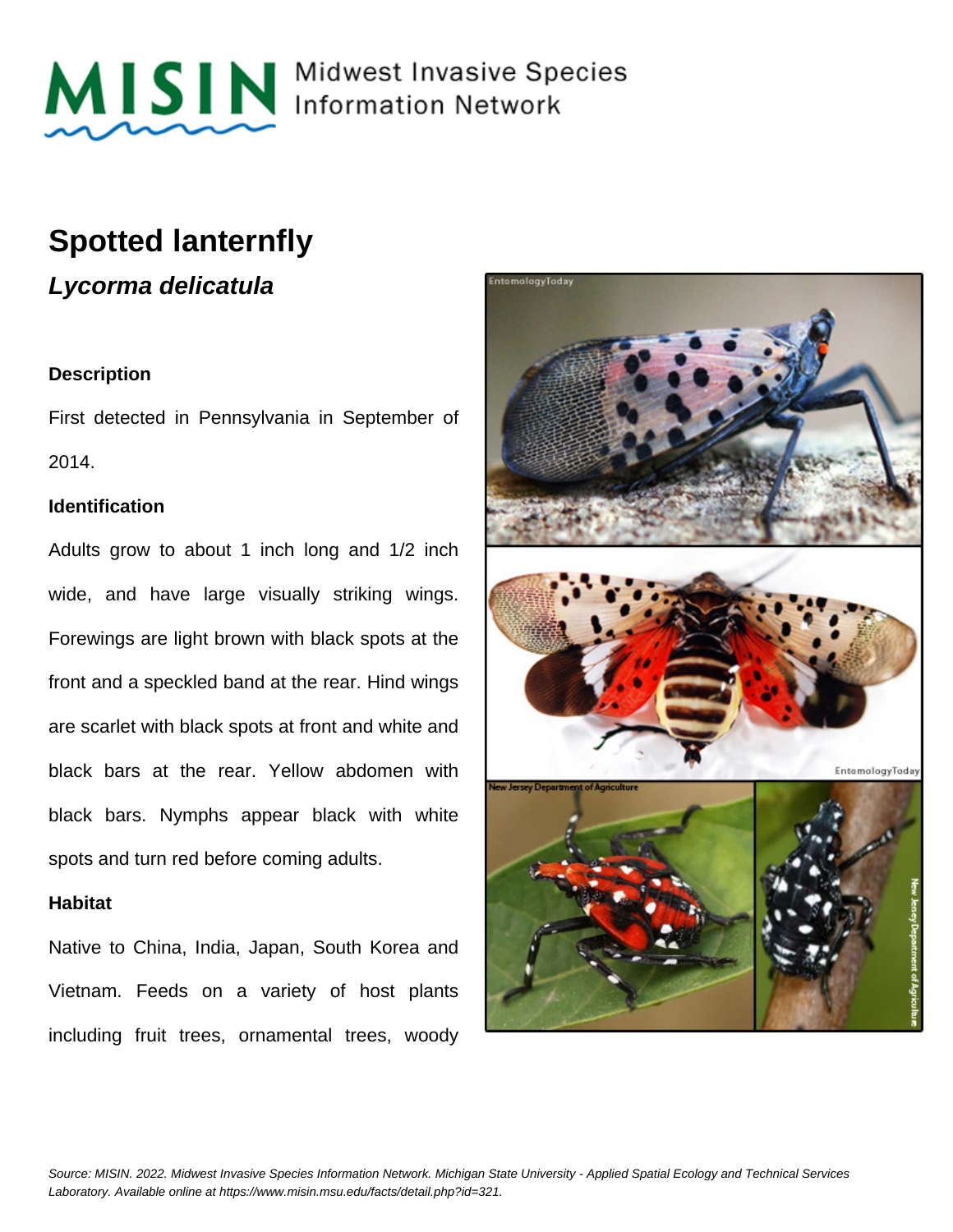## MISIN Midwest Invasive Species

trees and vines. Apples, birch, cheery, dogwood, grapes, Korean evodia, lilac, maple, poplar, stone fruits, and tree-of-heaven are among more than 70 species of host attacked.

#### **Reproduction**

Eggs are laid on tree trunks in groups of 30-50, are yellowish brown in color, and covered with a gray, waxy coating prior to hatching. Hatch in early spring and early summer and nymphs begin feeding by sucking sap from young stems and leaves.

#### **Impact**

Nymphs and adults cause damage when they feed, sucking sap from stems and leaves. Can reduce photosynthesis, weaken the plant and eventually contribute to the plant's death. Feeding can cause the plant to ooze or weep, resulting in a fermented odor. Insects excrete a large amount of fluid (honeydew) which promotes mold grown and attracts other insects.

### **Similar**

Hummingbird moths (Hemaris sp.), Tiger moths (Arctiinae sp.) and underwing moths (Catocala sp.) both share the bright and showy hind wing contrasting a duller fore wing. Poor flyer compared to native moths and insects, but is a strong, quick jumper.

### **Monitoring and Rapid Response**